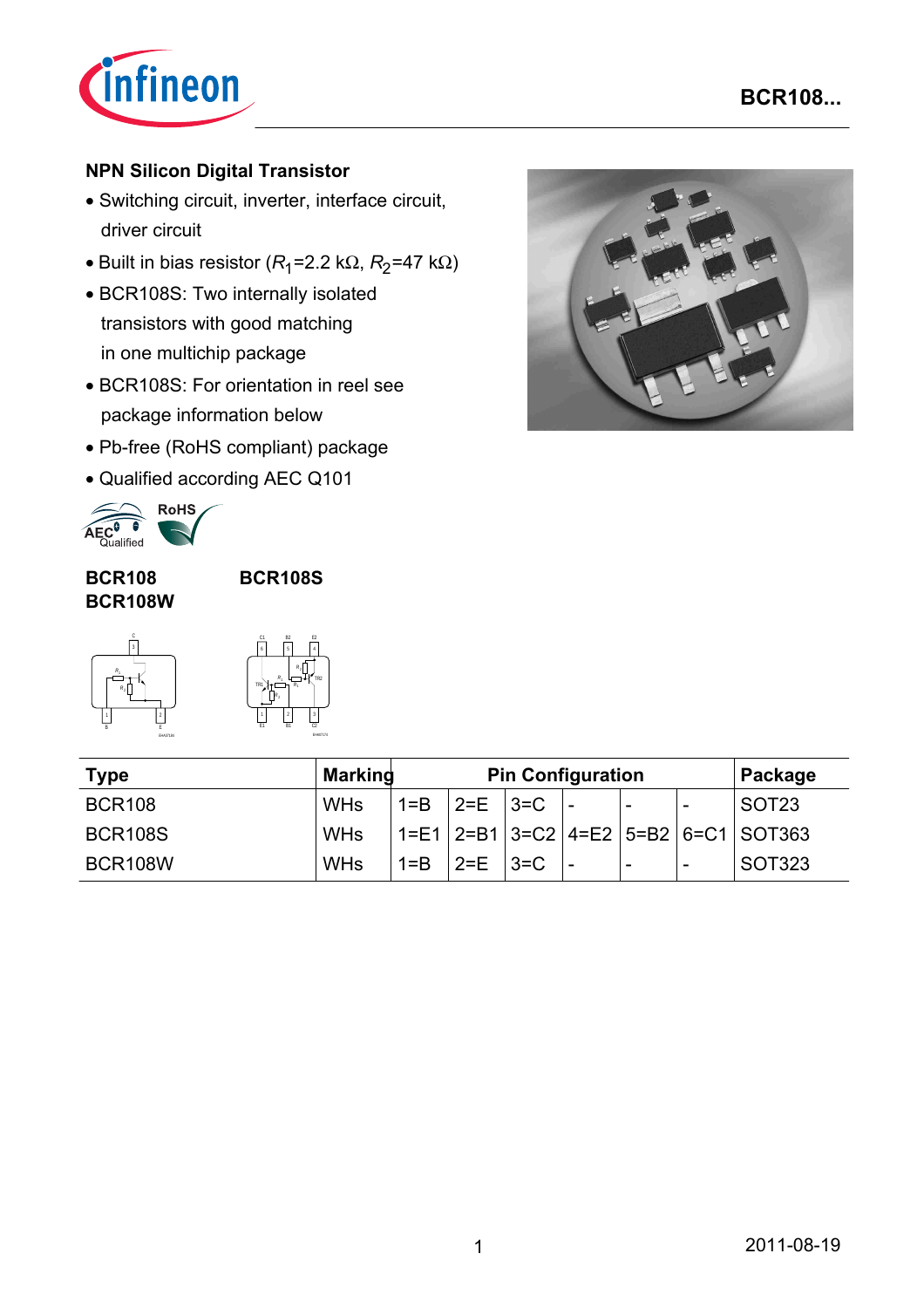

### **Maximum Ratings**

BCR108W

| <b>Parameter</b>                         | <b>Symbol</b>       | <b>Value</b> | <b>Unit</b> |  |
|------------------------------------------|---------------------|--------------|-------------|--|
| Collector-emitter voltage                | $V_{CEQ}$           | 50           | $\vee$      |  |
| Collector-base voltage                   | $V_{\text{CBO}}$    | 50           |             |  |
| Input forward voltage                    | $V_{i(fwd)}$        | 20           |             |  |
| Input reverse voltage                    | $V_{i(rev)}$        | 5            |             |  |
| Collector current                        | $I_{\rm C}$         | 100          | mA          |  |
| Total power dissipation-                 | $P_{\text{tot}}$    |              | mW          |  |
| BCR108, $T_S \le 102^{\circ}$ C          |                     | 200          |             |  |
| BCR108S, $T_S \le 115^{\circ}$ C         |                     | 250          |             |  |
| BCR108W, $T_S \le 124$ °C                |                     | 250          |             |  |
| Junction temperature                     | $T_i$               | 150          | $^{\circ}C$ |  |
| Storage temperature                      | $\tau_{\text{sta}}$ | $-65150$     |             |  |
| <b>Thermal Resistance</b>                |                     |              |             |  |
| <b>Parameter</b>                         | <b>Symbol</b>       | <b>Value</b> | <b>Unit</b> |  |
| Junction - soldering point <sup>1)</sup> | $R_{thJS}$          |              | K/W         |  |
| <b>BCR108</b>                            |                     | $\leq 240$   |             |  |
| <b>BCR108S</b>                           |                     | $\leq 140$   |             |  |

1For calculation of *R*thJA please refer to Application Note AN077 (Thermal Resistance Calculation)

≤ 105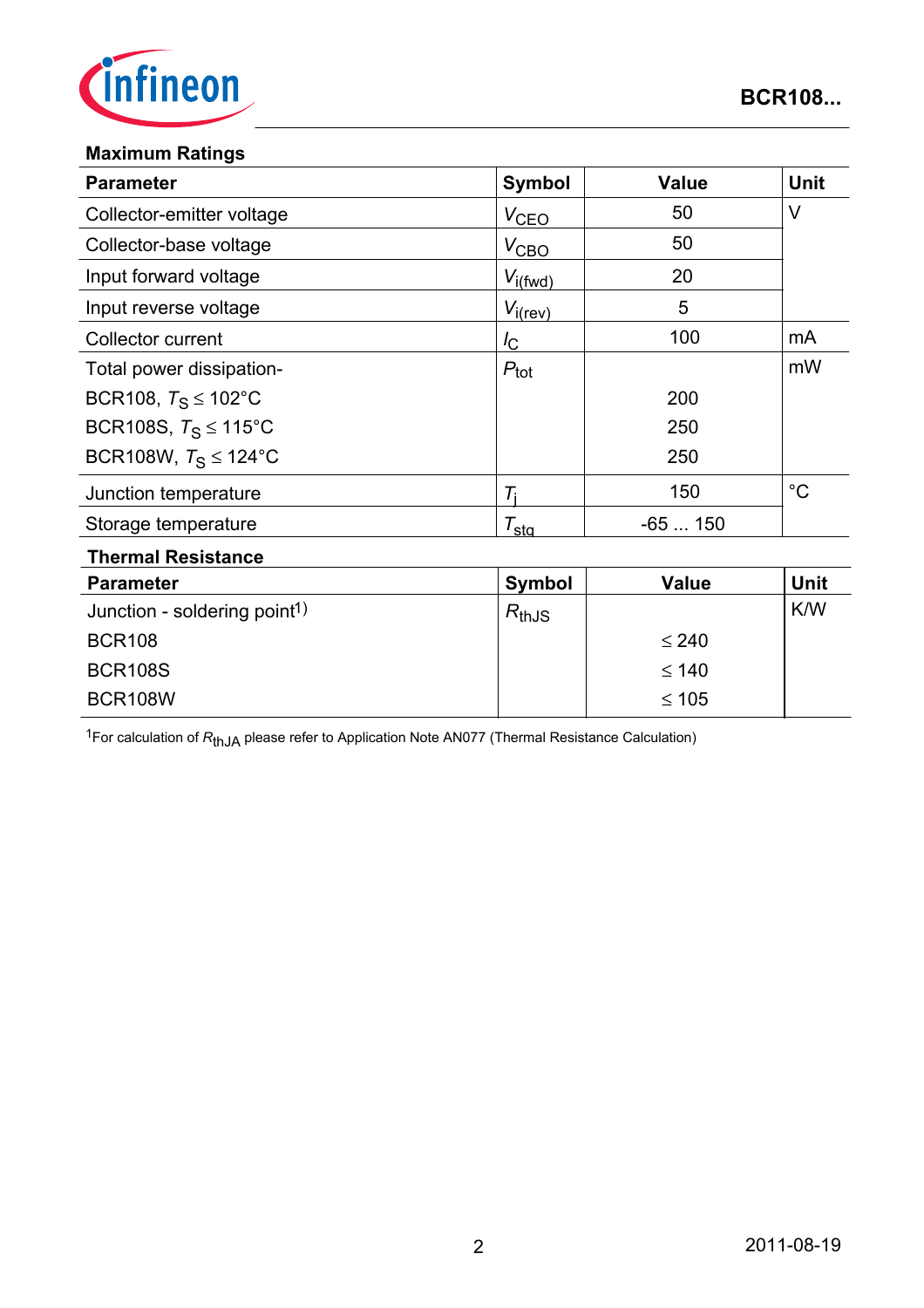

| <b>Parameter</b>                                     | <b>Symbol</b>    | <b>Values</b>                |                |                          | <b>Unit</b>              |
|------------------------------------------------------|------------------|------------------------------|----------------|--------------------------|--------------------------|
|                                                      |                  | min.                         | typ.           | max.                     |                          |
| <b>DC Characteristics</b>                            |                  |                              |                |                          |                          |
| Collector-emitter breakdown voltage                  | $V_{(BR)CEO}$    | 50                           |                |                          | $\vee$                   |
| $I_{\rm C}$ = 100 µA, $I_{\rm B}$ = 0                |                  |                              |                |                          |                          |
| Collector-base breakdown voltage                     | $V_{(BR)CBO}$    | 50                           |                |                          |                          |
| $I_{\rm C}$ = 10 µA, $I_{\rm E}$ = 0                 |                  |                              |                |                          |                          |
| Collector-base cutoff current                        | $I_{CBO}$        |                              |                | 100                      | nA                       |
| $V_{CB}$ = 40 V, $I_E$ = 0                           |                  |                              |                |                          |                          |
| Emitter-base cutoff current                          | $I_{EBO}$        |                              |                | 164                      | μA                       |
| $V_{EB} = 5 V, I_C = 0$                              |                  |                              |                |                          |                          |
| DC current gain <sup>1)</sup>                        | $h_{FE}$         | 70                           |                | $\overline{\phantom{a}}$ | $\overline{\phantom{a}}$ |
| $I_C = 5$ mA, $V_{CE} = 5$ V                         |                  |                              |                |                          |                          |
| Collector-emitter saturation voltage <sup>1)</sup>   | $V_{CEsat}$      | $\qquad \qquad \blacksquare$ |                | 0.3                      | $\vee$                   |
| $I_C$ = 10 mA, $I_B$ = 0.5 mA                        |                  |                              |                |                          |                          |
| Input off voltage                                    | $V_{i(off)}$     | 0.4                          |                | 0.8                      |                          |
| $I_{\rm C}$ = 100 µA, $V_{\rm CE}$ = 5 V             |                  |                              |                |                          |                          |
| Input on voltage                                     | $V_{i(0n)}$      | 0.5                          |                | 1.1                      |                          |
| $I_{\rm C}$ = 2 mA, $V_{\rm CE}$ = 0.3 V             |                  |                              |                |                          |                          |
| Input resistor                                       | $R_1$            | 1.5                          | 2.2            | 2.9                      | $k\Omega$                |
| <b>Resistor ratio</b>                                | $R_1/R_2$        | 0.042                        | 0.047          | 0.052                    |                          |
| <b>AC Characteristics</b>                            |                  |                              |                |                          |                          |
| <b>Transition frequency</b>                          | $f_{\mathsf{T}}$ |                              | 170            |                          | <b>MHz</b>               |
| $I_{\rm C}$ = 10 mA, $V_{\rm CE}$ = 5 V, $f$ = 1 MHz |                  |                              |                |                          |                          |
| Collector-base capacitance                           | $C_{\rm cb}$     |                              | $\overline{2}$ |                          | pF                       |
| $V_{CB}$ = 10 V, $f$ = 1 MHz                         |                  |                              |                |                          |                          |

**Electrical Characteristics** at  $T_A = 25^\circ \text{C}$ , unless otherwise specified

1Pulse test:  $t < 300 \mu s$ ;  $D < 2\%$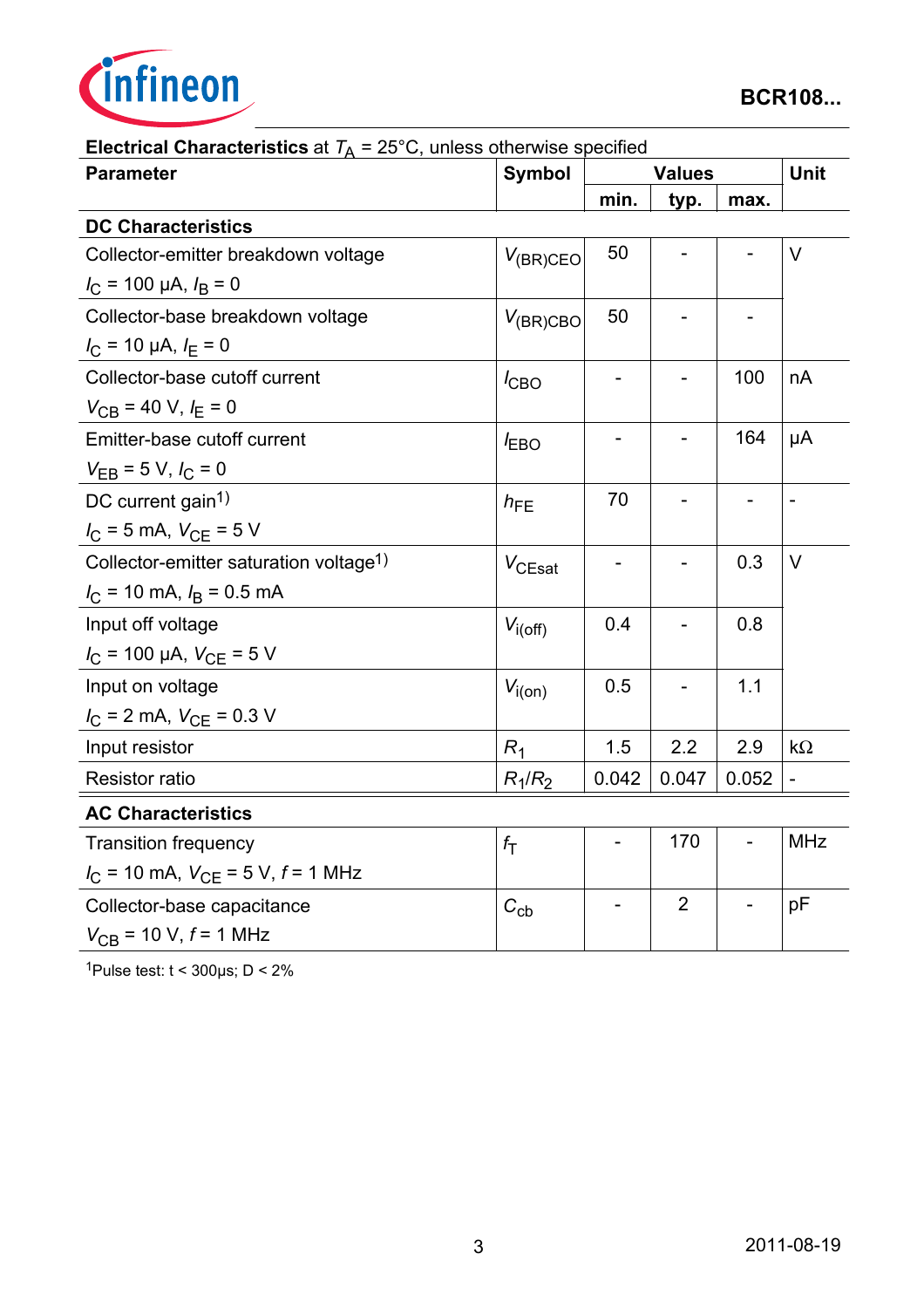

# **DC current gain**  $h_{FE} = f(l_C)$

 $V_{\text{CE}}$  = 5V (common emitter configuration)

 $T_A$  = Parameter



**Input on Voltage** *Vi* (on) = ƒ(*I*C) *V*<sub>CE</sub> = 0.3V (common emitter configuration)  $T_A$  = Parameter



### **Collector-emitter saturation voltage**



**Input off voltage**  $V_{i(off)} = f(I_C)$ *V*<sub>CE</sub> = 5V (common emitter configuration)  $T_A$  = Parameter

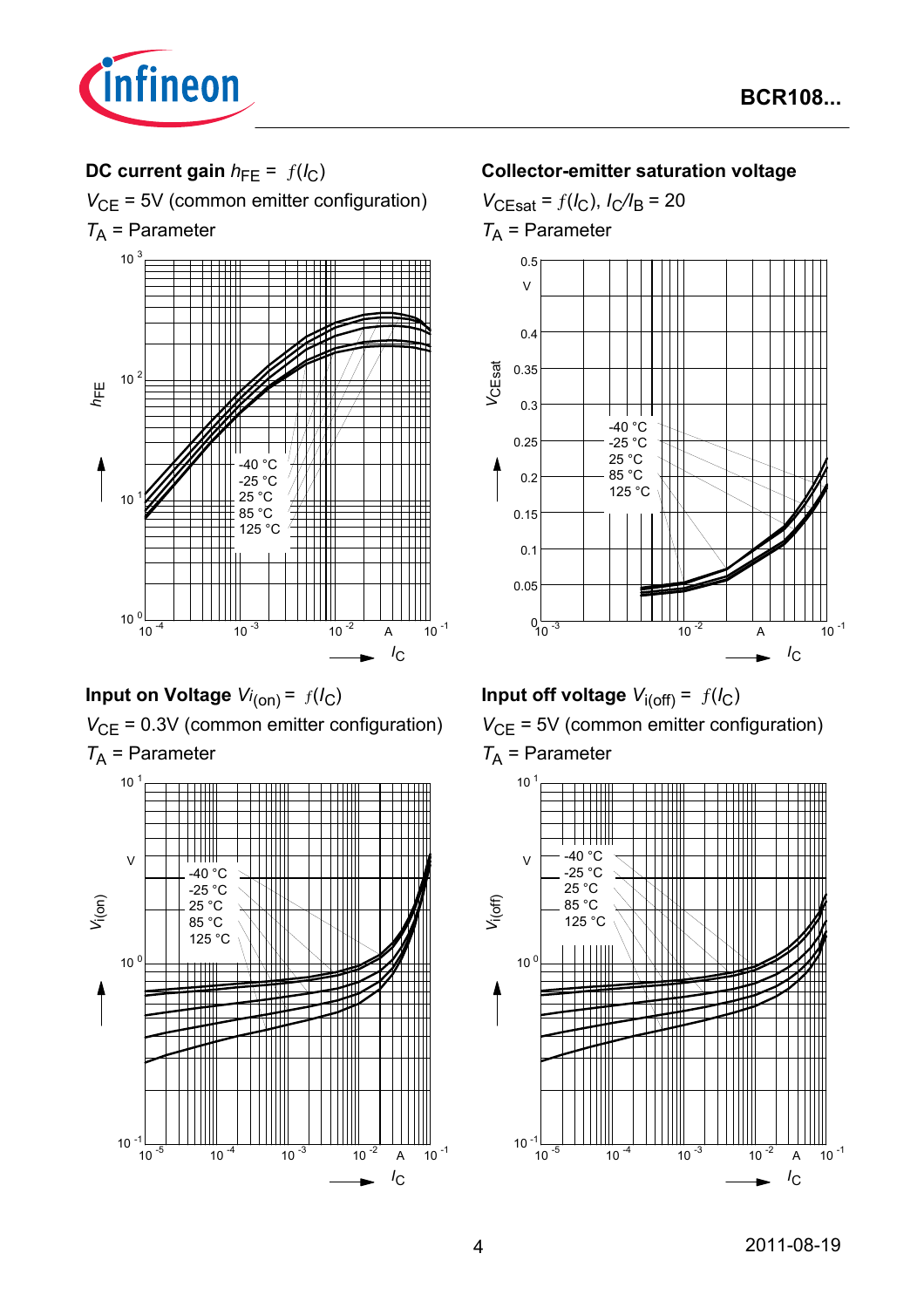

**Total power dissipation**  $P_{\text{tot}} = f(T_S)$ BCR108



**Total power dissipation**  $P_{\text{tot}} = f(T_S)$ BCR108W



**Total power dissipation**  $P_{\text{tot}} = f(T_S)$ BCR108S



**Permissible Pulse Load**  $R_{th,JS} = f(t_p)$ BCR108

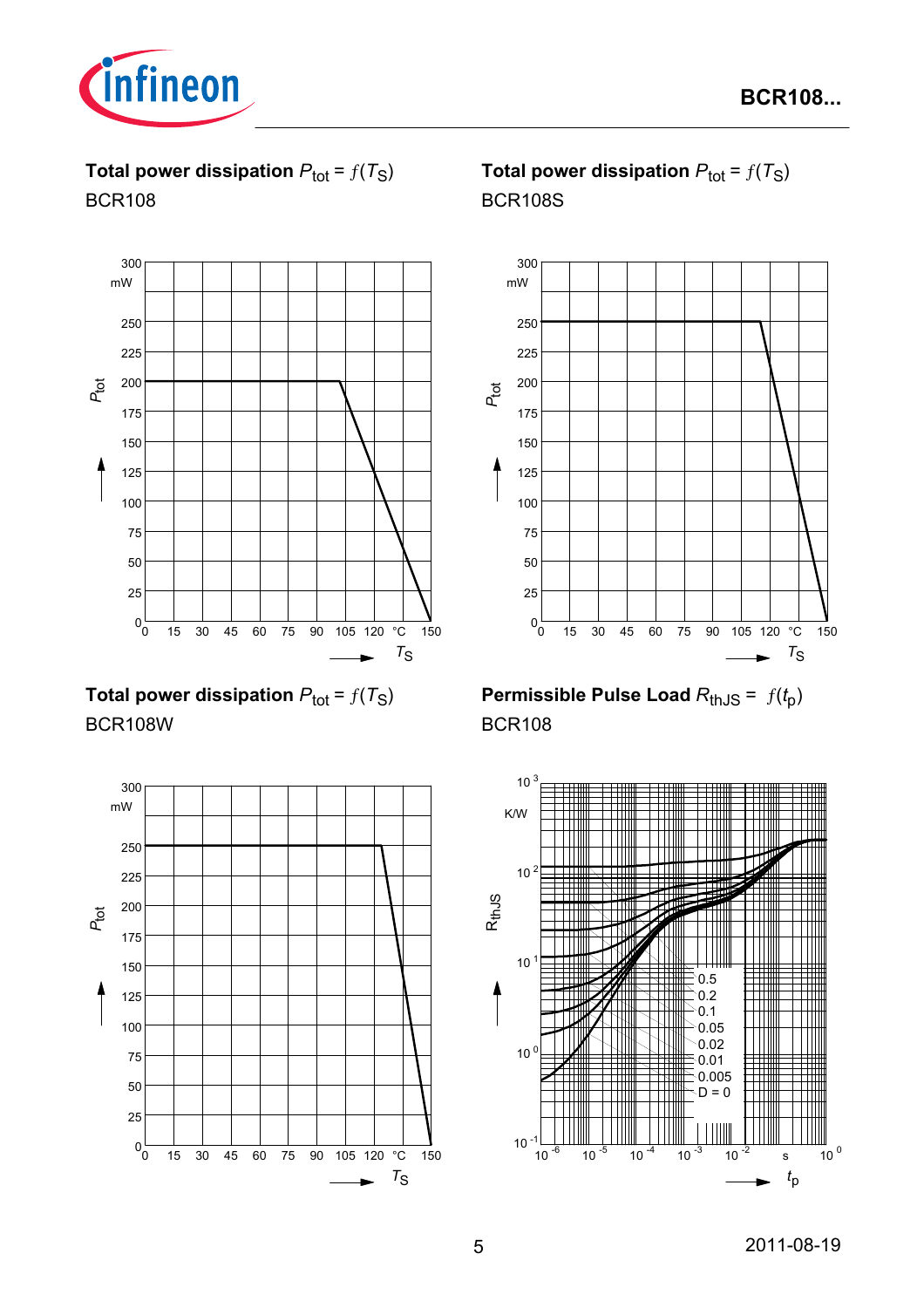

### **Permissible Pulse Load**



## **Permissible Pulse Load**





# **Permissible Puls Load**  $R_{thJS} = f(t_p)$ BCR108S



**Permissible Puls Load**  $R_{thJS} = f(t_p)$ BCR108W

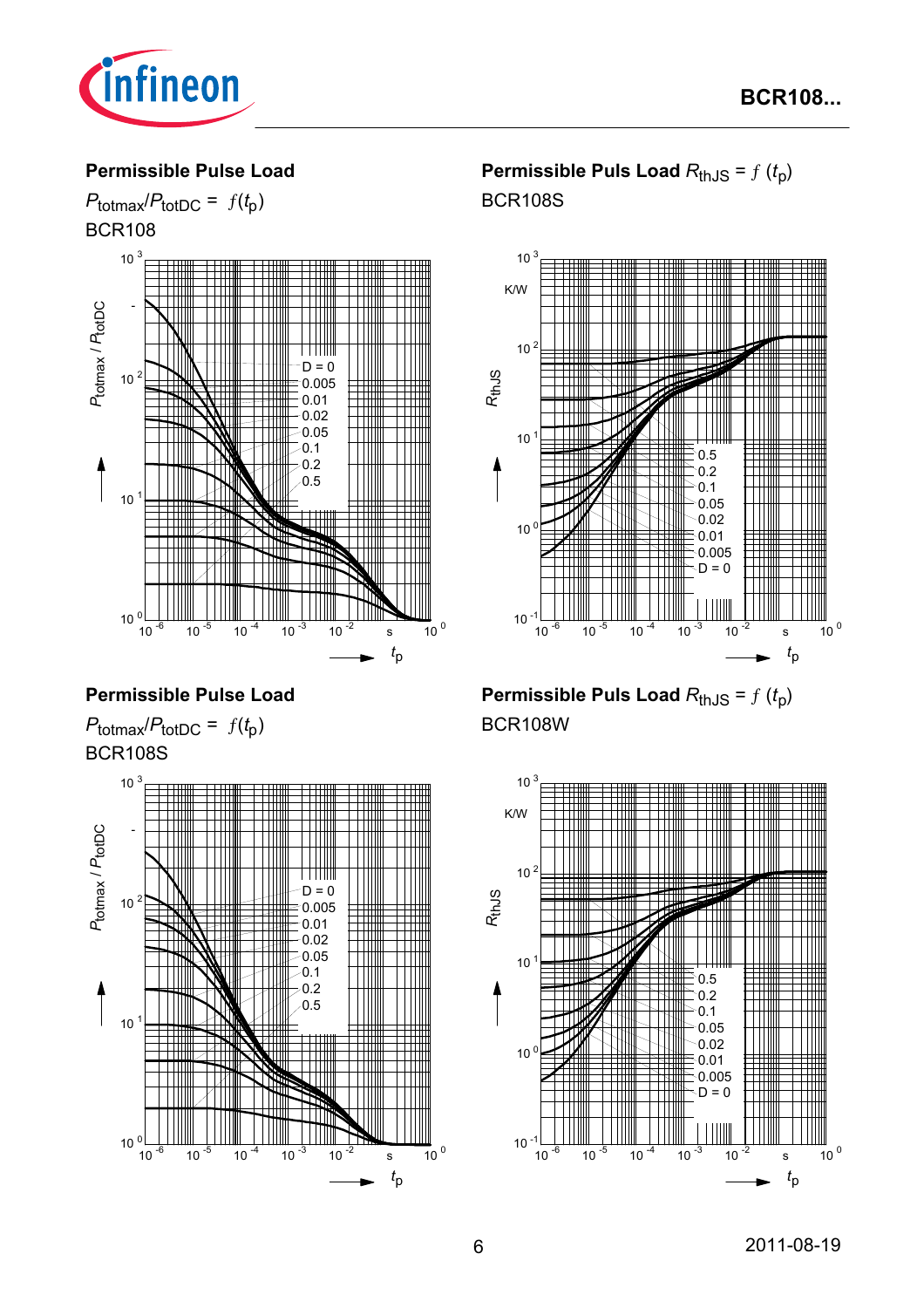

# **Permissible Pulse Load**

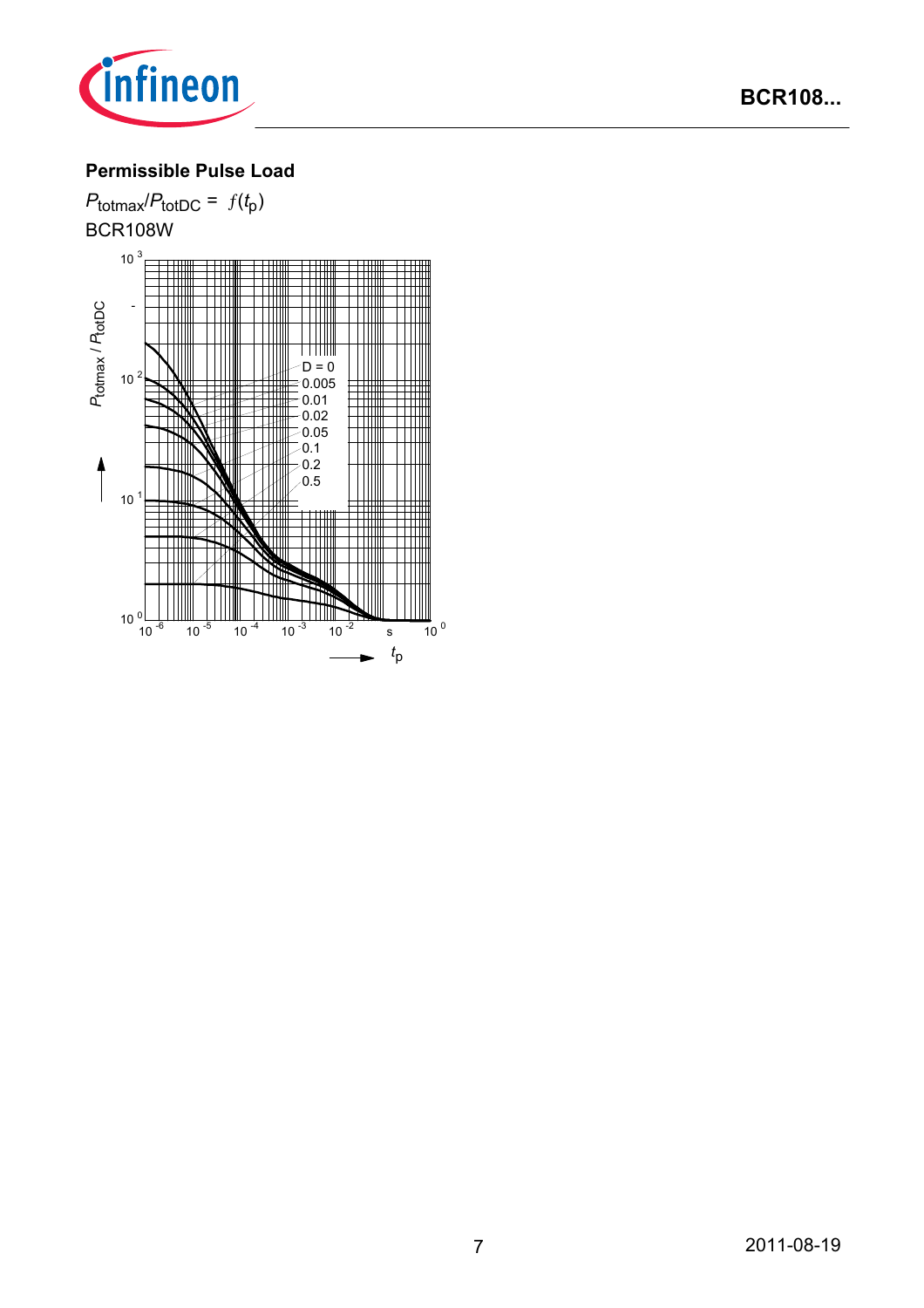

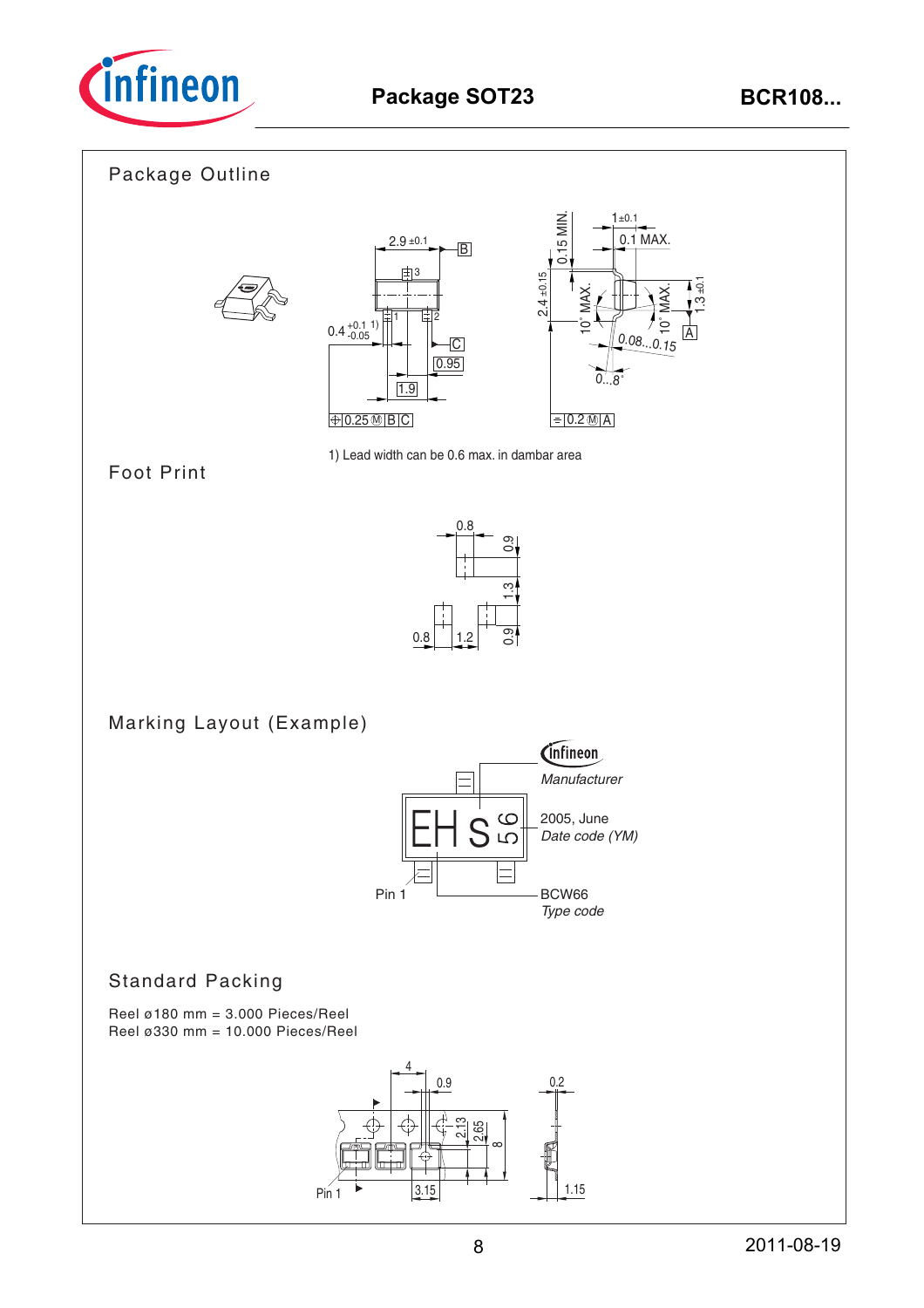

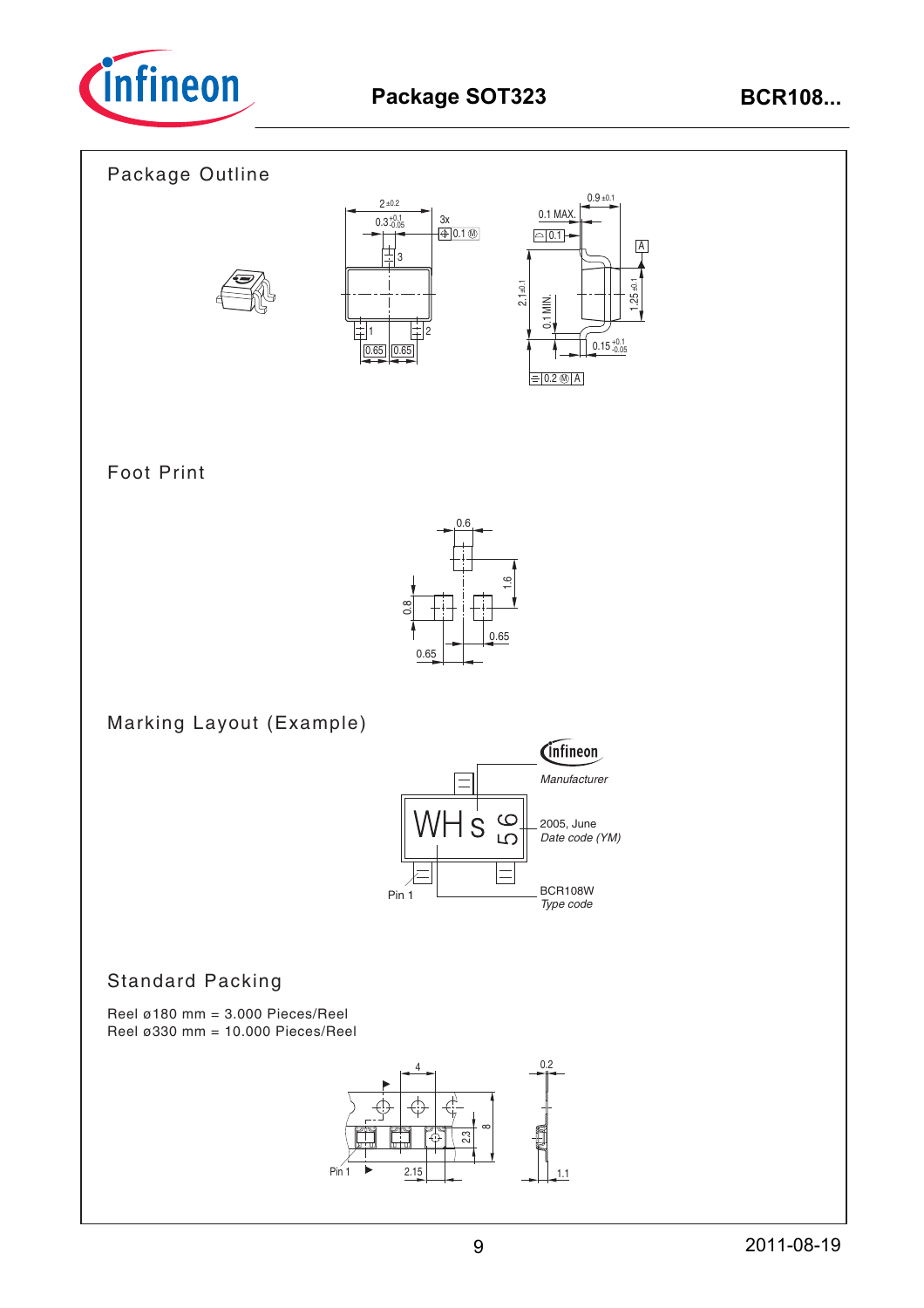